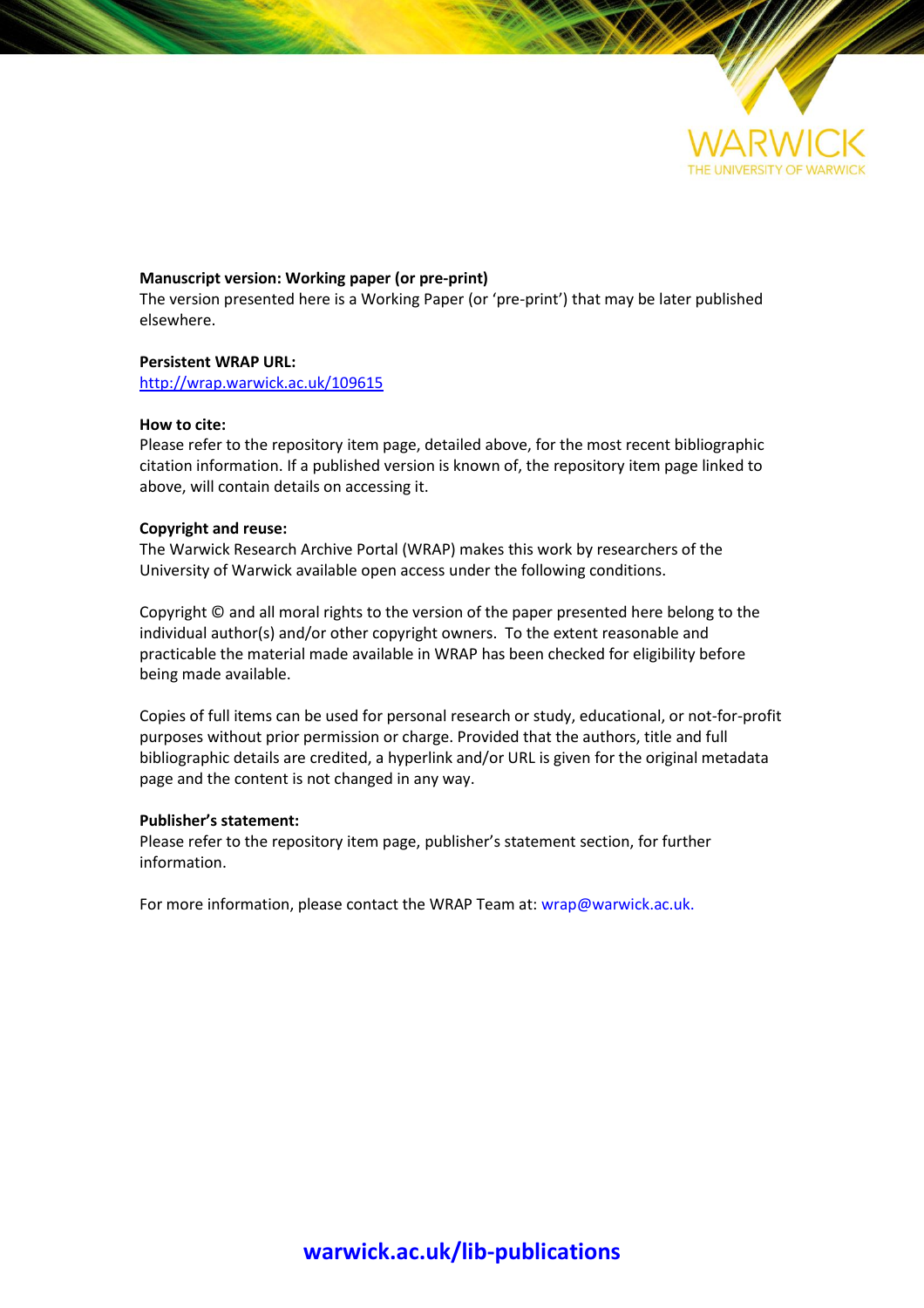Running head: Comparability of self- and informant-ratings

# **Do self-reports and informant-ratings measure the same personality constructs?**

René Mõttus \* Department of Psychology, University of Edinburgh Institute of Psychology, University of Tartu, Estonia

Jüri Allik Institute of Psychology, University of Tartu, Estonia Estonian Academy of Sciences

Anu Realo Department of Psychology, University of Warwick Institute of Psychology, University of Tartu, Estonia

\* Corresponding author 7 George Square, EH8 9JZ Edinburgh, UK Phone: +441316503453 E-mail: rene.mottus@ed.ac.uk

**Author's Note:** Data collection was supported by the University of Tartu (SP1GVARENG) and by institutional research funding (IUT2-13) from the Estonian Ministry of Education and Science.

**Accepted for publication in the European Journal of Personality Assessment on the 11th of October 2018.**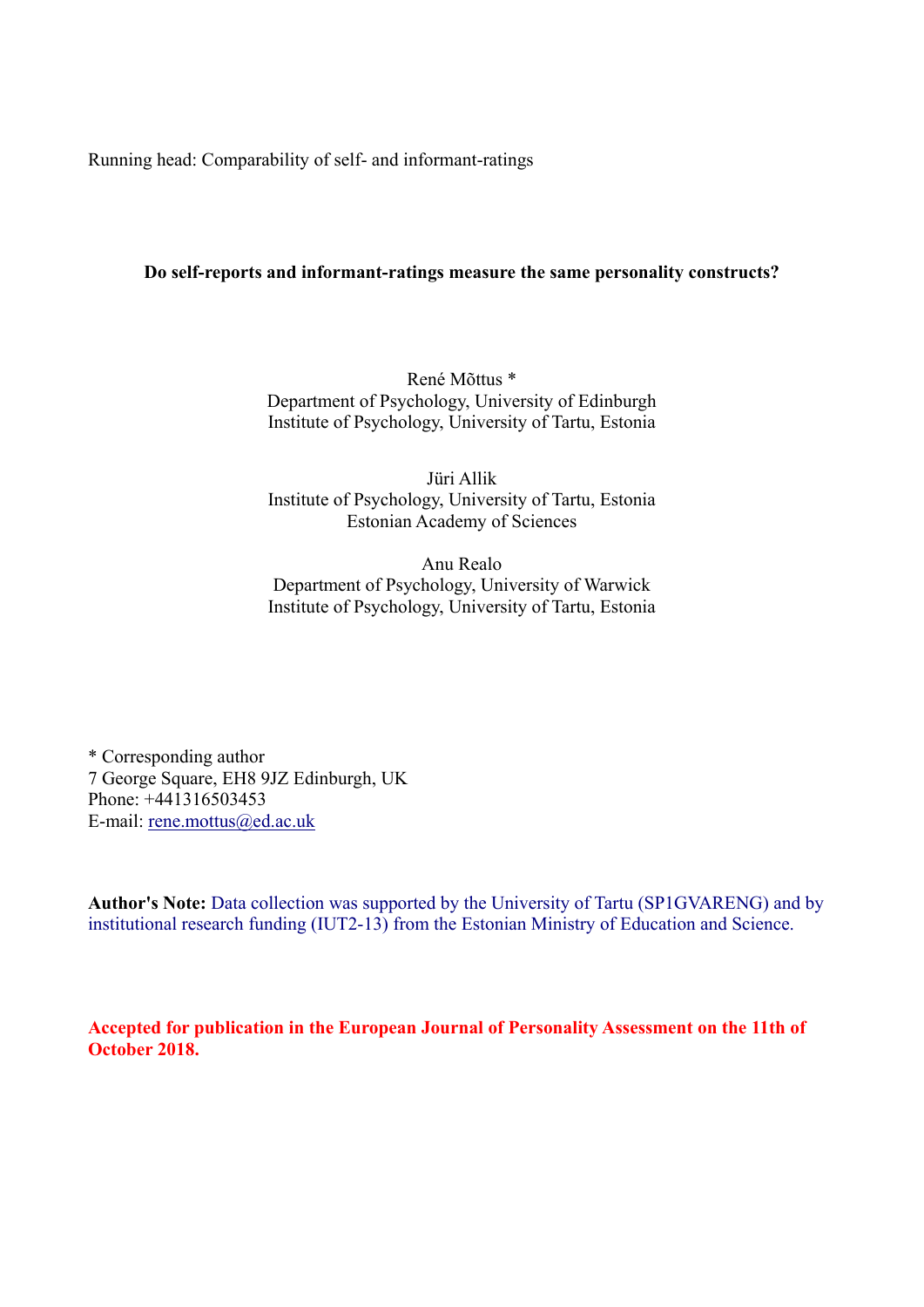### **Abstract**

Personality researchers often supplement or substitute self-reports with ratings from knowledgeable informants, at least implicitly assuming that the same constructs are measured regardless of the source of ratings. However, measurement invariance (MI) of personality constructs across these rating types has rarely been empirically tested. Here, this was done for the Five-Factor Model domains and their 30 facets ( $N = 3.253$ ). All facets and all domains but Agreeableness met the level of invariance (metric MI) required for comparing the relative standings of individuals across selfreports and informant-ratings, which is what researchers mostly do. However, ten facets and the Agreeableness domain scale failed to achieve the level of invariance (scalar MI) recommended when comparing mean scores. In conclusion, self-reports and informant-ratings appear to measure similar constructs for most research purposes.

**Keywords:** cross-rater agreement; informants; peer-ratings; measurement invariance; equivalence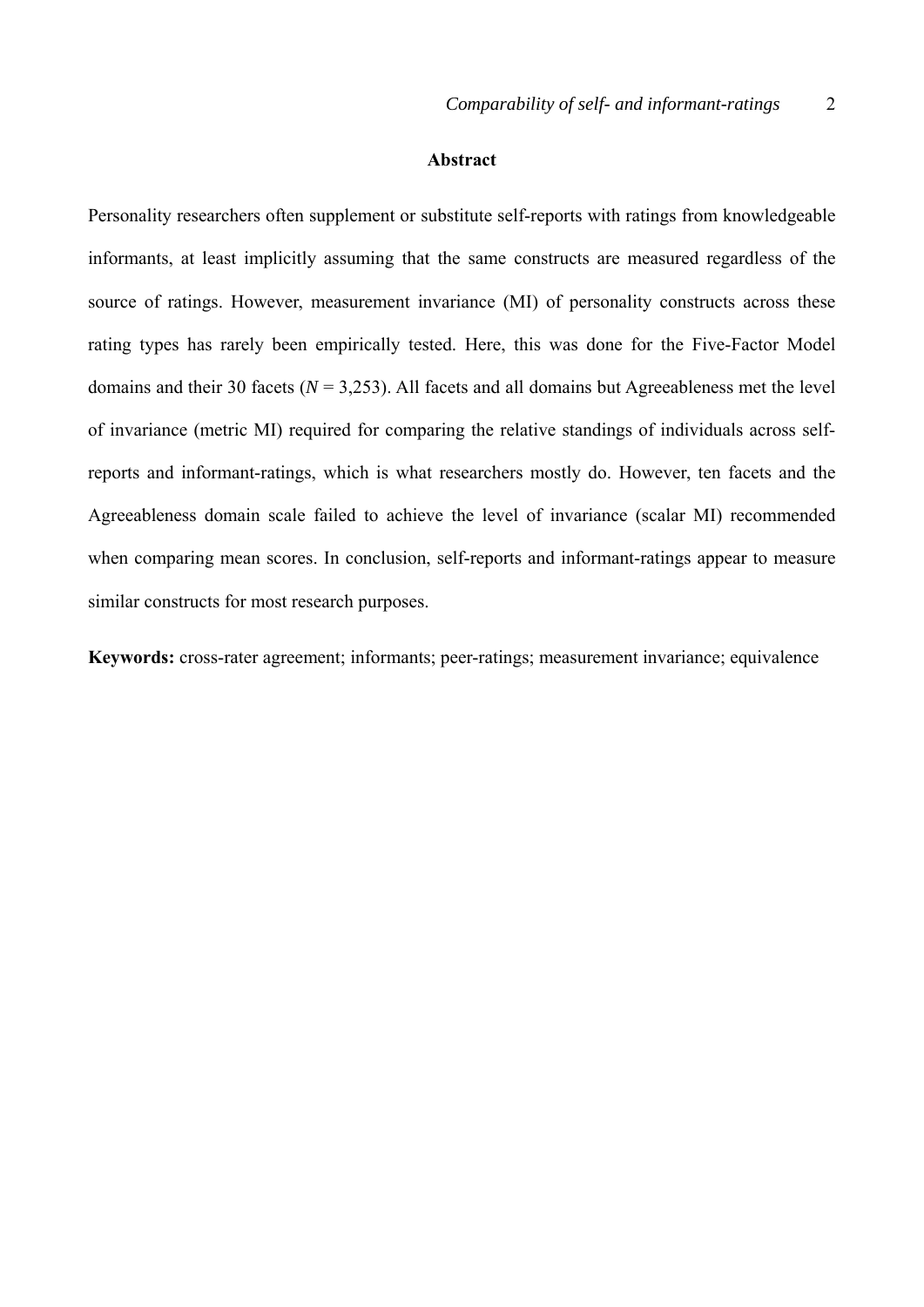## **Do self-reports and informant-ratings measure the same personality constructs?**

Self-reports are by far the most widely used method for collecting data on individuals' personality differences. In fact, scores of self-report scales have been the default operationalization of the very concept of personality, with prominent personality models such as the Five-Factor Model (FFM; McCrae & John, 1992) being mostly developed and refined by analyzing the co-variance structures in self-reports. But a substantial body of research has also relied on alternative sources of information, most notably ratings provided by knowledgeable informants of the targets (i.e., people being rated). Often, informants provide ratings using the same questionnaires as their targets *could*  use—and often *do* use—for providing their self-ratings.

Supplementing self-reports with informant-ratings has a number of potential benefits (Vazire, 2006). Using both methods simultaneously allows quantifying the extents to which personality trait scores reflect trait-relevant information as opposed to other effects (e.g., McCrae, 2015). Cross-rater agreement has been used to validate traits as capturing something real about individual differences as opposed to judgment biases (McCrae et al., 2004). Employing informant-ratings can enhance the predictive validity of personality trait scores (Kolar, Funder, & Colvin, 1996). Outcomes (i.e., variables outside personality domain that could be influenced by personality) are sometimes simultaneously predicted from both self- and informant-rated personality scores, expecting convergent findings to strengthen the evidence for the associations (e.g., Čukić et al., 2016). Developmental patterns may be cross-validated across self- and informant-ratings (e.g., Mõttus, Briley, Tucker-Drob et al., 2018). Using informant-ratings has also contributed towards elucidating the structure of personality (Tupes & Christal, 1961; Norman, 1963).

Sometimes, informant-ratings may provide a practically more viable of collecting information about people's personality than their self-reports—or even the only way. For example, by asking college students to rate a person they knew well, McCrae and colleagues (2005) were able to collect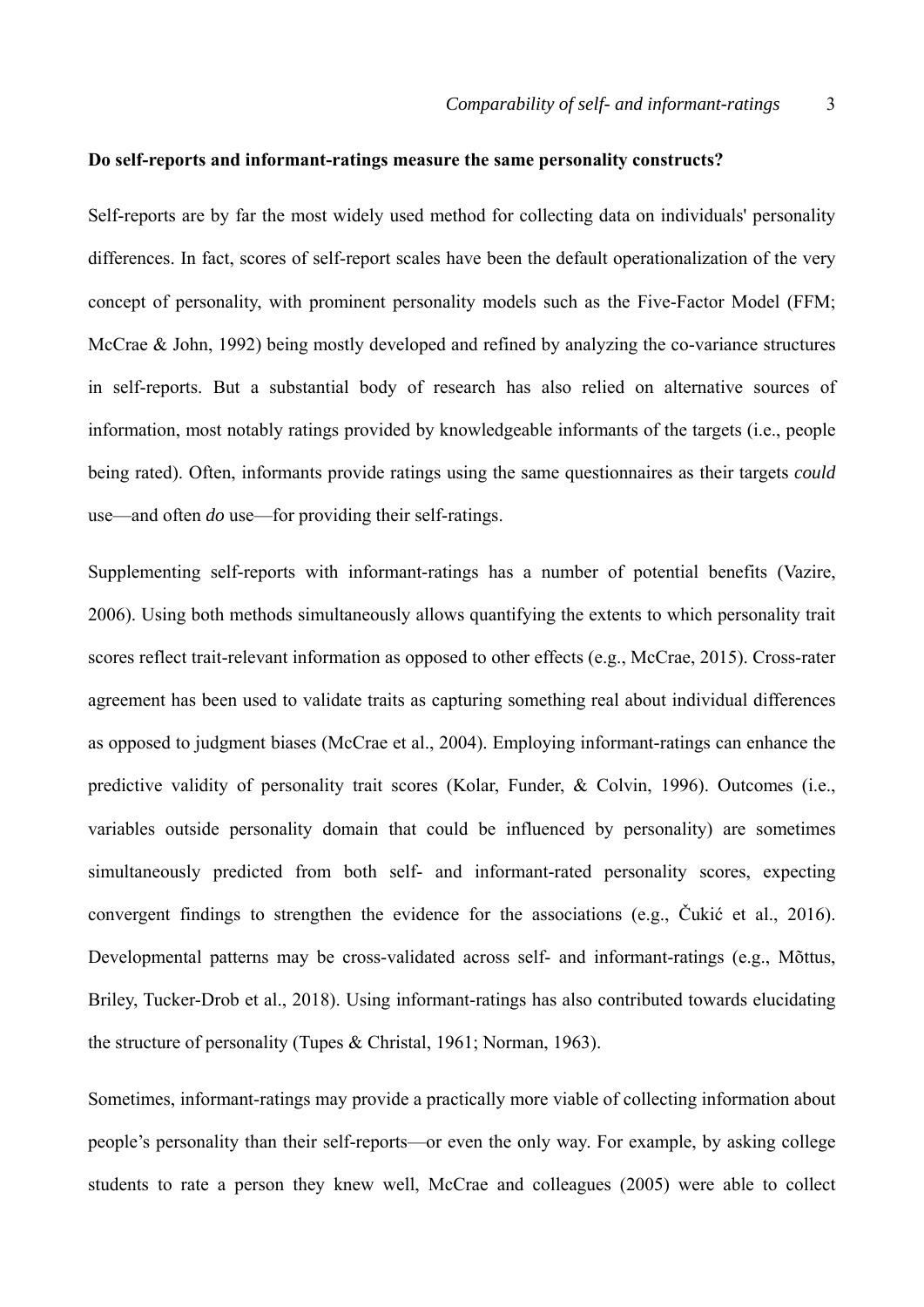personality ratings of nearly 12,000 people of various ages from 50 cultures; it would have been difficult, if not impossible, to obtain personality scores for such a demographically diverse sample of people based on their self-ratings. Likewise, young children may be unable to provide valid selfratings, whereas parental ratings can be used as substitutes.

Substituting self-ratings with informant-ratings or using them in parallel—correlating the scores (e.g., McCrae et al., 2004), comparing findings based on the two methods (e.g., Čukić et al., 2016; Mõttus et al., 2018) or aggregating them (Realo et al., 2015)—may at least implicitly rest on the assumption that the scores reflect the same constructs regardless of who provides the ratings. For example, comparing the FFM trait scores based on self- and informant-ratings typically yields correlations somewhere between .40 and .60 (McCrae et al., 2004). Assuming that the degrees to which these correlations differ from unity reflect general method effects and random error (e.g., McCrae, 2015), is based on the premise that the scales measure FFM traits invariantly in both rating types. But imperfect cross-rater agreement may also result from scales reflecting partly different underlying constructs in self-reports and informant-ratings. Also, finding that self- and informantrated personality traits correlate differently with an outcome (e.g., Čukić et al., 2016) may not constitute a lack of replication, but result from lack of measurement invariance (MI).

Indeed, there are theoretical reasons to consider the possibility of self- and informant-ratings reflecting somewhat different constructs or, at least, reflecting the same constructs somewhat differently (i.e., lack MI). Accurate personality judgments require relevant (behavioral) cues that are available to, and detected and utilized by, the rater (Funder, 1995). However, the trait-relevant cues may be differently available to the self- and even well-acquainted informant such that, for example, the former has more privileged access to thoughts and feelings, whereas the latter is in a better position to judge external (behavioral) trait manifestations (Vazire, 2010). Likewise, the ratings by the self and informant may be subject to different motivational biases such as self-enhancement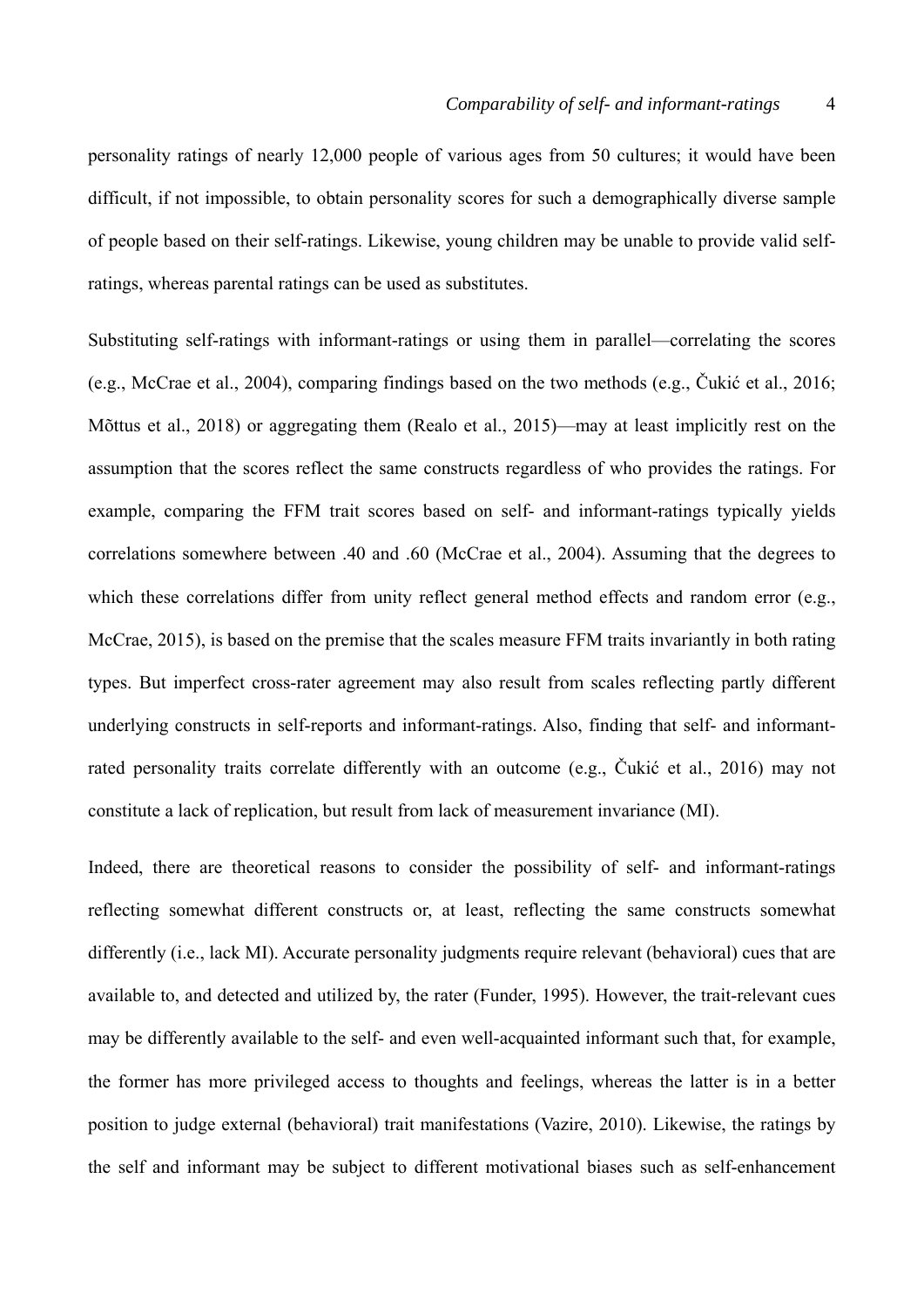(Vazire, 2010). Some personality indicators (e.g., items) may therefore be more accurately reflective of "true" personality in self-ratings and some in informant-ratings. Moreover, personality ratings may contain veridical components other than personality trait variance *per se* such as identity (readily available to the self) and reputation (readily available to informants; McAbee & Connelly, 2016).

When constructs have been measured using identical scales in different groups (here, rating types), MI can be operationalized as the equality of sets of measurement model parameters across these groups (Meredith, 1993). The most basic form of invariance, *configural* MI, is met when the constituents of a measurement scale (items, facets) define (or load on) the same trait in different rating types, whereas a more stringent form of invariance, *weak* or *metric* MI, implies that these loadings are also equal in size. This ensures that the scale constituents contribute to the operationalization of the construct to the same degree and therefore individuals are more likely to be ranked based on the same construct in both rating types. This level of MI is needed for comparing findings based on the two methods (e.g., Mõttus et al., 2018) and it facilitates the interpretation of cross-rater agreement (e.g., McCrae, 2004): granted metric MI, imperfect agreement suggest that raters have different perceptions or knowledge about target's traits *per se* rather than scales measuring different things in different rating types. For comparing mean construct levels across rating types, *strong* or *scalar* MI is required, which is met when the intercepts of the scale constituents are also equal, in addition to loadings. Without scalar MI, mean estimates may correspond to different levels of scale constituents in different rating types and mean differences are influenced not (only) by underlying traits but (also) by their specific constituents. One can also test for the equality of residual variances of scale constituents (*strict* MI), in addition to loadings and intercepts; strict MI suggests that the scales measures the trait with the same level of reliability in both ratings types.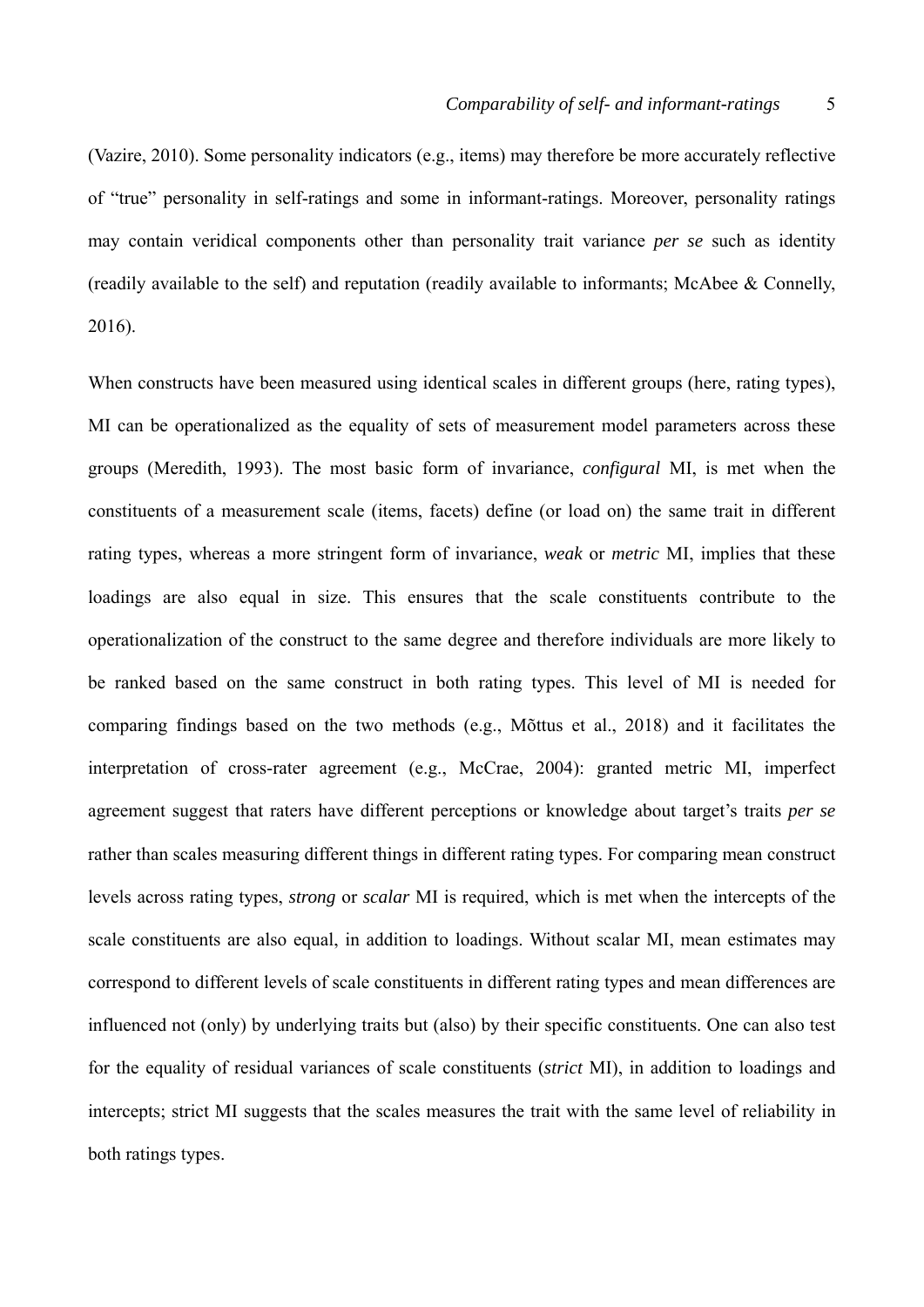The degree to which personality scale scores based on self-reports and informant-ratings display MI has rarely been explicitly tested. Perhaps the only study to focus on this question (Olino & Klein, 2015), reported configural, metric and scalar invariance across rating types for all four personality constructs considered: Well-Being, Social Closeness, Stress Reaction and Harm Avoidance. However, perhaps atypically to many currently popular personality assessment instruments, the responses were collected using a binary, yes/no, answer format. Here we test for MI between selfreports and informant ratings across a wide range of personality traits from different levels of personality trait hierarchy: the FFM domains and their 30 facets, as measured with the NEO Personality Inventory-3 (NEO-PI-3; McCrae & Costa, 2010), which relies on a five-point Likert scale response format. Evidence for MI across self- and informant-ratings would provide more confidence in research making use of informant-reports or combining these with self-reports, whereas evidence for poor MI would also have implications for interpreting the findings of such research (e.g., imperfect self-informant agreement).

## **Method**

### *Sample*

Participants constituted a subset of the Estonian Biobank cohort study, a volunteer-based sample of the Estonian resident adult population, recruited by general practitioners, hospital staff and using other means (for details see Leitsalu et al., 2014). Each participant signed an informed consent form. This study uses data from 3,253 cohort members (1,917 women; mean age 46.55 years, standard deviation 17.02, range from 18 to 91) for whom both personality self-reports and informant-ratings were available.

## *Measure*

Participants and their knowledgeable informants (typically a spouse/partner, parent/child or friend) completed the Estonian version of the NEO-PI-3 (McCrae & Costa, 2010). The NEO-PI-3 has 240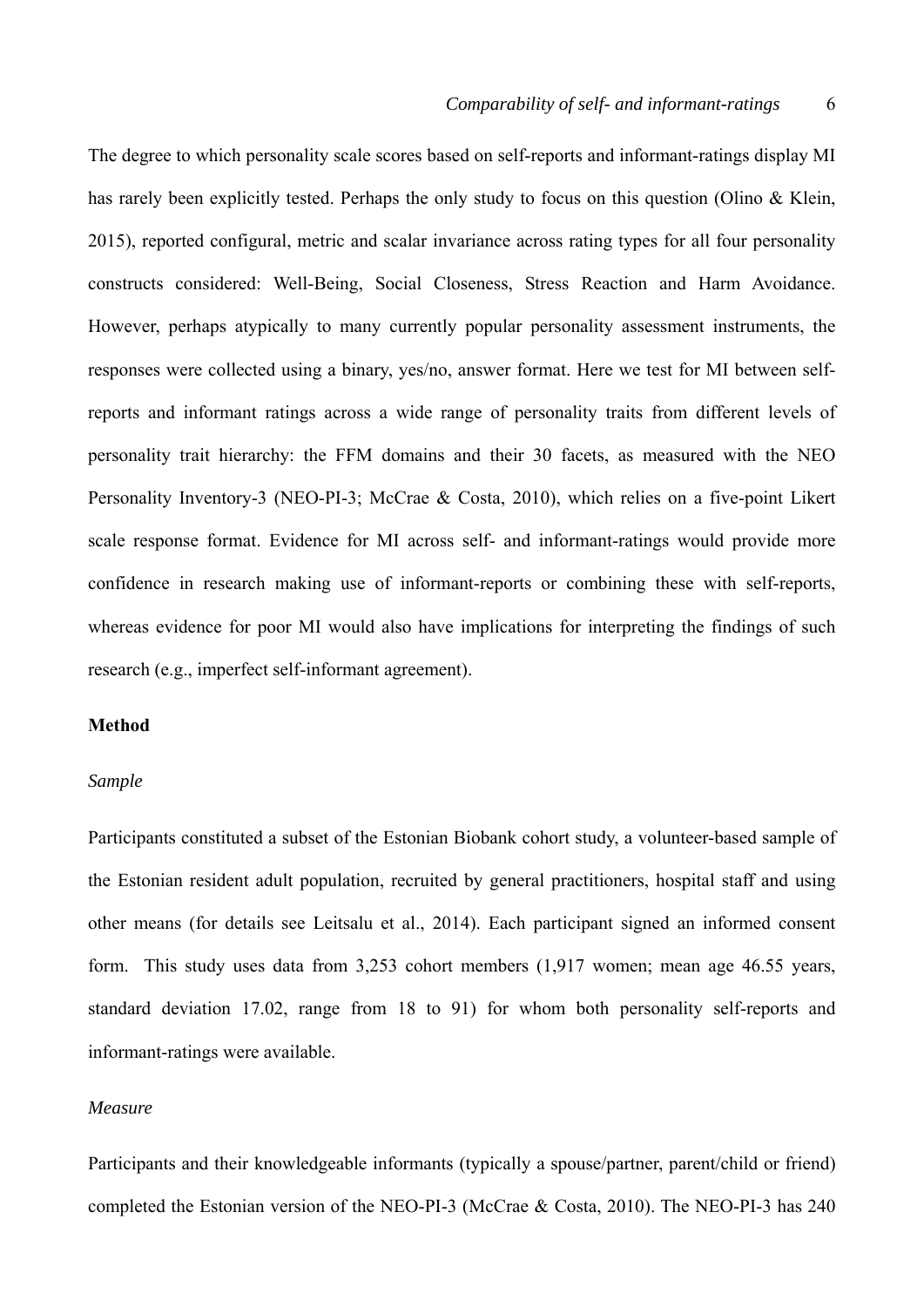items that measure 30 personality facets, which are then grouped into the five FFM domains, each including six facets consisting of eight items. The items were answered on a five-point Likert scale  $(0 = false/strongly disagree to 4 = true/strongly agree)$ . For cross-rater correlations, see Mõttus and colleagues (2014).

#### *Analytic Strategy*

We tested for MI in the NEO-PI-3 scales as they are usually scored—each item only contributing to its intended scale—rather than in multi-dimensional factor models that incorporate cross-loadings and correlations among traits. Although MI in the multi-trait factor models may be of psychometric interest, it is of limited practical value, given that such models tend to fit poorly (Hopwood  $\&$ Donnellan, 2010) and are less frequently used for actually scoring personality. Each trait was modeled separately.

Separately in self-reports and informant-ratings, we started our mean and co-variance structure analyses by constructing a unidimensional confirmatory factor analysis (CFA) model for each facet and FFM domain such that facets (as latent causes) were defined by the eight items intended to measure them and domains (as latent causes) were defined by their respective six facets; for each domain, we also ran supplementary analyses where the latent domain was directly defined by the 48 items intended to measure it (i.e., disregarding facets). Latent trait variances were fixed at unity. Both items and facet scores were specified as continuous variables (with interval scale) and the models were fit using Robust Maximum Likelihood estimator in the *lavaan* (Rosseel, 2012) package of R statistical software (R Development Core Team, 2017). We did not model item responses as ordered-categorical because real-world applications of the scales are mostly based on sum-scores, which assumes items having interval scales, and because for several items some response options had not been used in either rating type, creating estimation problems. As indices of model fit, we relied on Comparative Fit Index (CFI), Root Mean Square Error of Approximation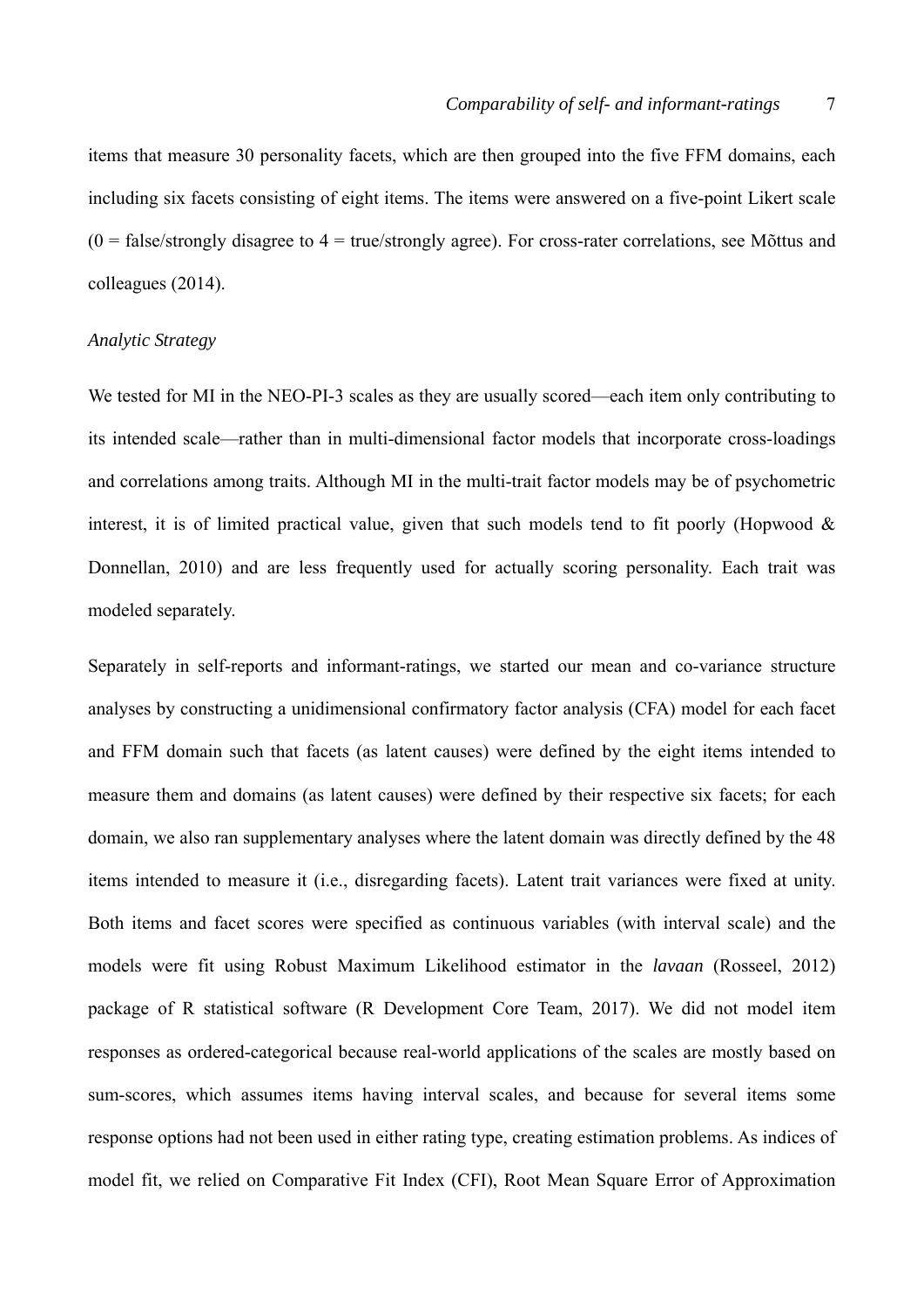(RMSEA) and Standardized Root Mean Square Residual (SRMR) . For CFI, values at least 0.95 are generally desirable, whereas for RMSEA/SRMR values below 0.06/.08 are often considered as indicating good model fit (Hu & Bentler, 1999). Where model fit was not satisfactory due to residual correlations among items, item pairs that required residual correlations were identified in self-reports. This process was iterative, always based on the highest modification index, and as many item pairs were allowed to have correlated residuals as was necessary for models fit to become satisfactory. However, we also report the main results based on models *without any* correlated residuals.

Next, the constructed models were fit in collapsed self- and informant-ratings, with results serving as the baseline for subsequently fitted multi-group CFA models (MGCFA), in which self-reports and informant-ratings were specified as separate groups (latent trait variances were set unity in both rating types). In the first set of MGCFA models (for configural MI), no parameter equality constraints were applied, whereas in the second set residual correlations and in the third set (metric MI) also factor loadings were constrained equal. Scales were flagged for lack of configural MI when their models fit data more poorly than the respective baseline models, as indicated by a drop in CFI (ΔCFI) of at least .01, combined with increases in RMSEA and SRMR of at least .015 and .03, respectively (Cheung & Rensvold, 2002; Chen, 2007). Same fit-index-change-based criteria were applied for testing equality of residual correlations and metric MI, comparing each model with one step less constrained model. In the two subsequent sets of models, intercepts (for scalar MI) and then also residuals variances (for strict MI) were constrained equal across groups (in addition to all previous equality constraints), and again each model was compared to the corresponding previous, less constrained model, with  $\Delta$ CFI  $\geq$  .01,  $\Delta$ RMSEA  $\geq$  .015 and  $\Delta$ SRMR  $\geq$  .01 flagging potential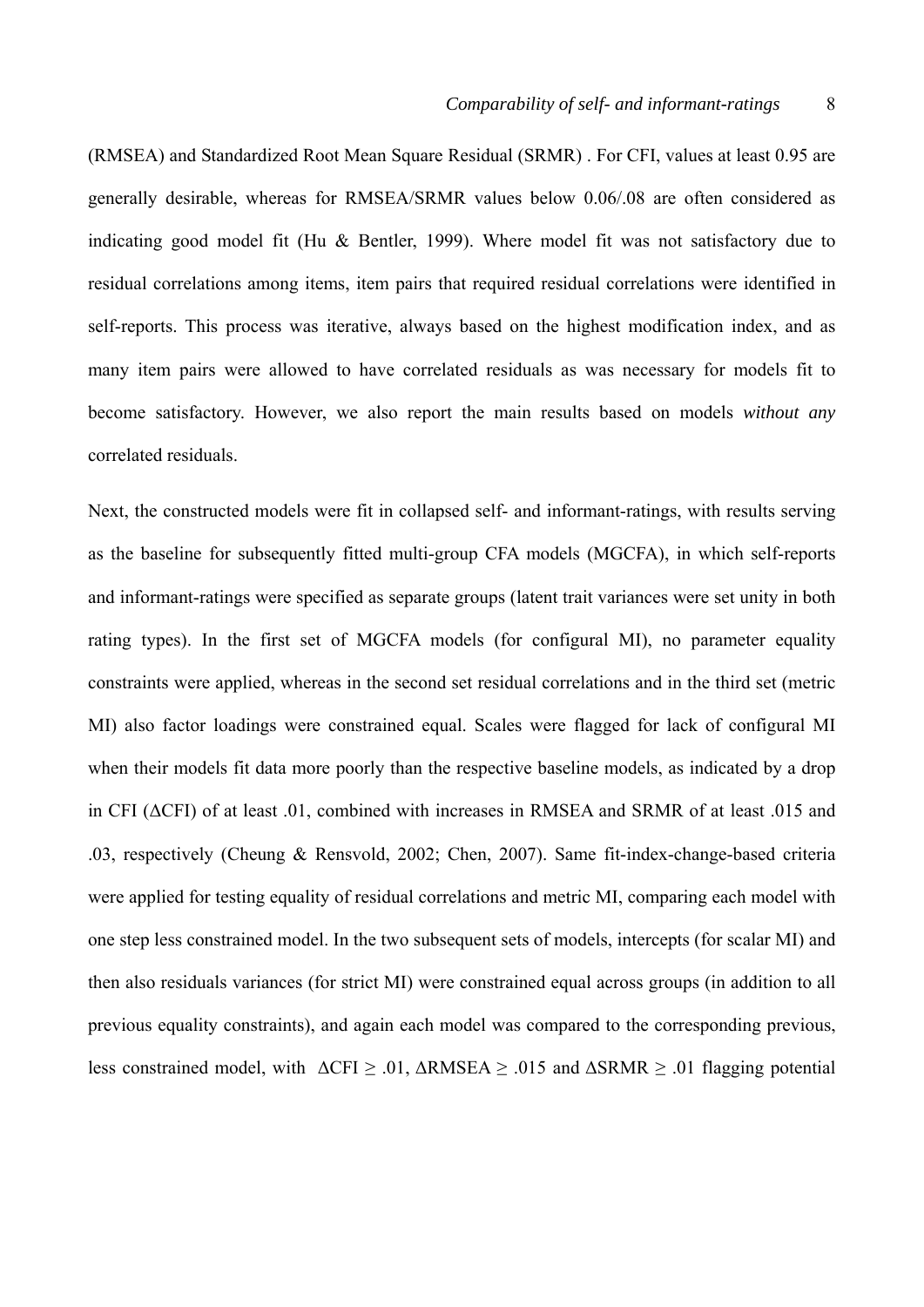lack of the respective level of MI (Chen, 2007). Stricter ΔSRMR criteria for scalar and strict MI tests as opposed to other MI tests were proposed by Chen (2007) based on a simulation design.<sup>1</sup>

## **Results**

 $\overline{a}$ 

For both self-reports and informant-ratings, the fit indices (chi-square, CFI, RMSEA, SRMR) for models with and without correlated residuals are reported in Electronic Supplementary Material (ESM). Before allowing for correlated residuals, the indices varied widely. For example, CFIs ranged from .54 to .96 (median .89) in self-reports and from .37 to .96 (median .90) in informantratings, whereas RMSEAs ranged from .049 to .159 (median .091) in self-reports and from .043 to .204 (median .093) in informant-ratings. According to SRMRs, only N5: Impulsiveness and O2: Openness to Aesthetics failed to achieve acceptable fit. After allowing for correlated residuals, all model fit indices were satisfactory in self-reports, whereas CFIs ranged from .87 to .98 (median .96) and RMSEAs ranged from .039 to .127 (median 0.058) in informant-ratings (all SRMRs < .06). That is, in a few instances residual correlations that had been identified based on self-reports did not sufficiently improve model fit in informant-ratings according to CFIs and RMSEAs. Fit indices of the supplementary domain-models identified based on their 48 items (see ESM) were very poor (e.g., CFIs ranged from .41 to .65 and from .46 to .67, respectively in self-reports and informantratings). This was expected because items of the same facets were designed to have residual correlations. We did not allow correlated residuals for these models because hundreds of them would have been required.

Fit indices for the baseline models (fitted in collapsed self- and informant-ratings without specifying groups) are reported in Table 1. Model fit indices for all MGCFA models as well as ΔRMSEAs and ΔSRMRs are reported in the ESM. There was no strong evidence for any facet or

<sup>&</sup>lt;sup>1</sup> In order to test whether the adopted ΔCFI, ΔRMSEA and ΔSRMR criteria could have been too strict (falsely signaling potential lack of MI), we reran the steps above having randomly reshuffled the group indicator. There should not have appeared any evidence for the lack of MI and, indeed, none appeared.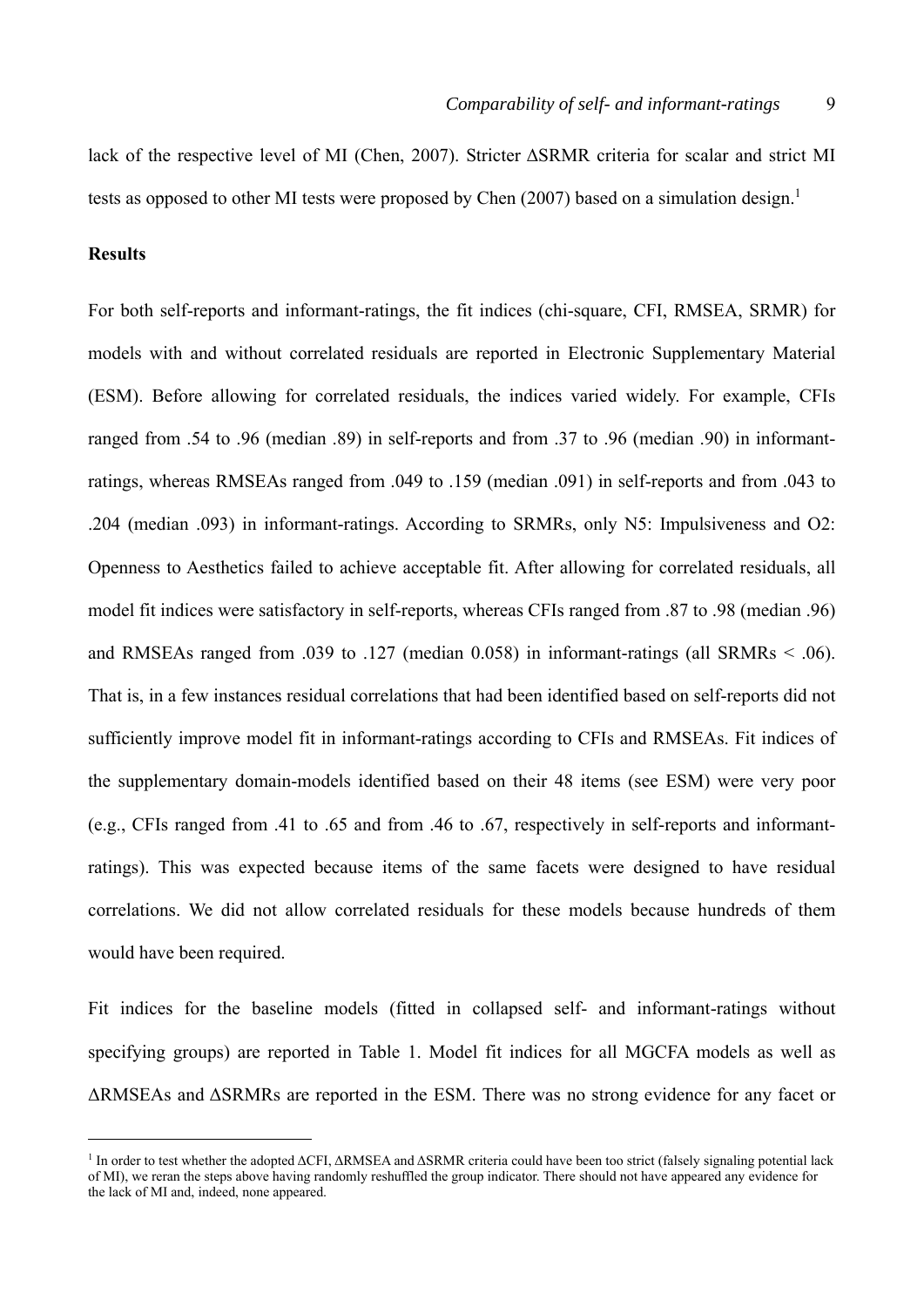domain lacking configural MI, except for the E1: Warmth facet and Agreeableness domains showing  $\Delta$ CFI = .01 and the latter also showing an increase in RMSEA of .022. Constraining residual correlations equal did not cause deterioration in model fit, except for  $\Delta$ CFI = .01 for O4: Openness to Actions and O6: Openness to Ideas.

Eighteen facets and all domains but Extraversion were flagged for poor metric MI according to the  $\Delta$ CFI criterion, although the deterioration of model fit was more than minor (i.e.,  $\Delta$ CFI > .01) only for four facets, O6: Openness to Values ( $\triangle$ CFI = .03), A3: Altruism ( $\triangle$ CFI = .04), A4: Compliance ( $\triangle$ CFI = .03), and C1: Competence ( $\triangle$ CFI = .02), and the Agreeableness domain ( $\triangle$ CFI = .03). According to ΔRMSEA, only Agreeableness domain showed a minor lack of metric MI (ΔRMSEA = .018), whereas this was the case for seven facets (N2: Hostility, O1: Openness to Fantasy, A3: Altruism, A5: Modesty, C1: Competence, C2: Order, and C3: Dutifulness) and three domains (Openness, Agreeableness, and Conscientiousness) according to ΔSRMR (it only exceeded .03 for A3: Altruism, Agreeableness and Conscientiousness). Thus, except for all criteria converging on poor metric MI for Agreeableness, they varied in flagging other scales for the lack of this level of MI and in most cases fit deteriorations were minor. Therefore, factor loadings could be considered reasonably equivalent in self-reports and informant-ratings for all scales except, perhaps, for Agreeableness.

However, according to the ΔCFI criterion, all 35 scales were flagged for potentially poor scalar MI. Although for five facets the drop in fit was minor ( $\Delta$ CFI = .01), evidence for poor scalar MI was particularly noteworthy ( $\Delta$ CFI > .10) for E1: Warmth, O6: Openness to Values and A3: Altruism and also notable ( $\triangle$ CFI > .05) for N3: Depression, N5: Impulsiveness, O4: Openness to Actions, A4: Compliance, C2: Order, C3: Dutifulness, C6: Deliberation and Agreeableness. According to the ΔSRMR criterion, too, majority of facets and all domains failed to achieve scalar MI, although ΔSRMRs exceeded .01 for no more than nine facets and were above .02 for only E1: Warmth, O6: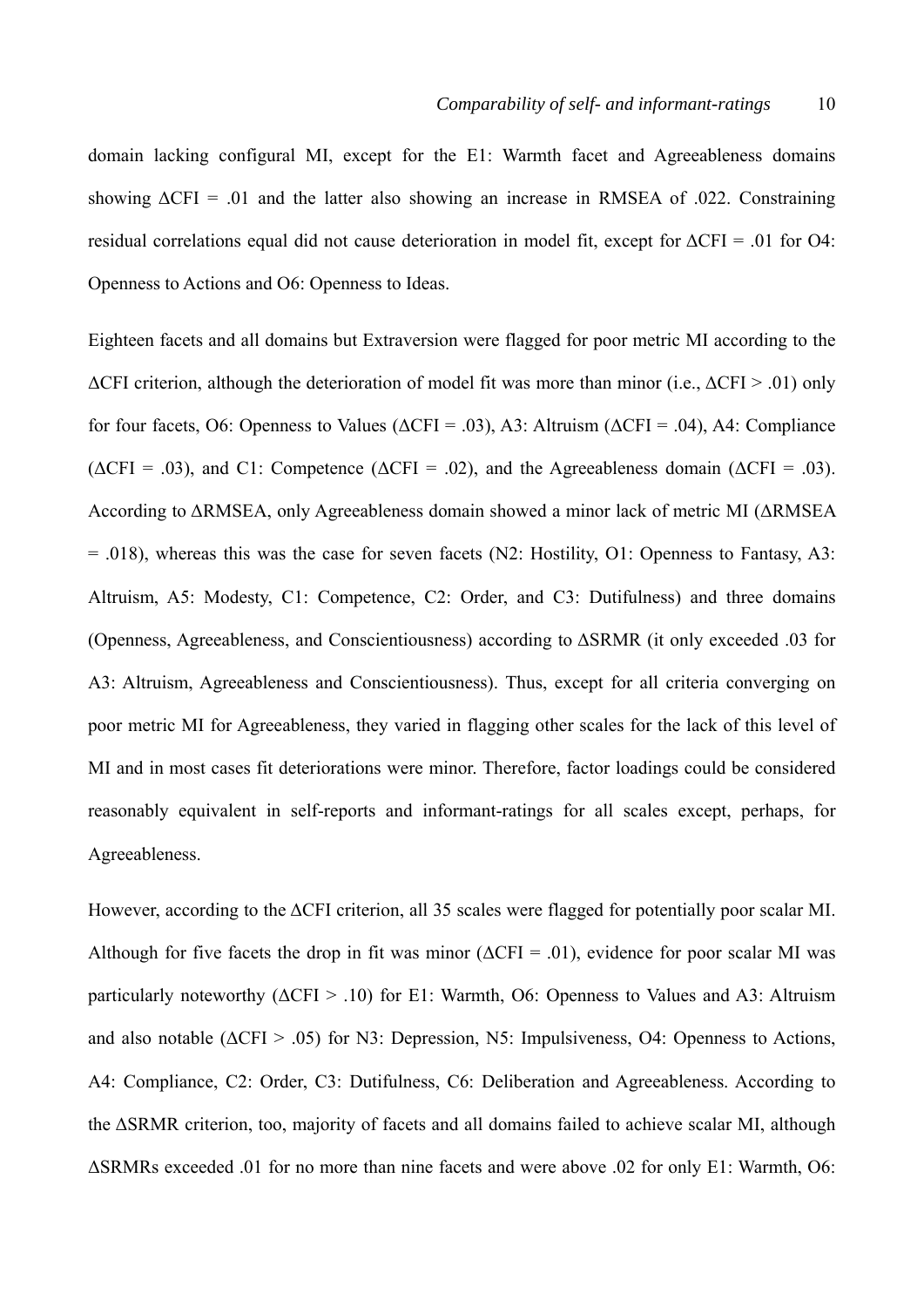Openness to Ideas, and A3: Altruism. According to the ΔRMSEA criterion, ten facets and two domains failed to achieve scalar MI, with ΔRMSEA exceeding .02 for N3: Depression, E1: Warmth, O4: Openness to Actions, O6: Openness to Values, A1: Trust, A3: Altruism, C2: Order, C3: Dutifulness, C6: Deliberation and Agreeableness and being .02 for N5: Impulsiveness and Conscientiousness. All of these ten facets and Agreeableness had also been flagged by other criteria, suggesting potentially poor scalar MI for them.

Seventeen facets were also flagged for potentially poor strict MI according to the ΔCFI criterion, although the evidence was more than marginal  $(\Delta \text{CFI} > .01)$  for only O1: Openness to Fantasy, N4: Self-Consciousness, O3: Openness to Feelings, O6: Openness to Values, A4: Compliance, A6: Tendermindedness and C1: Competence. The ΔSRMR criterion also flagged 12 of these facets for poor strict MI, as well as A3: Altruism and Neuroticism and Openness domains; however, ΔSRMR exceeded .01 only for O1: Openness to Fantasy and A4: Compliance. The ΔRMSEA did not highlight any scale as lacking strict MI. Overall, thus, most if not all scales showed an acceptable level of strict MI, had it not been for problematic scalar MI for many scales.

In the ESM, MGCFA results based on models allowing *no* residual correlations are also reported. In these analyses, according to the ΔCFI criterion N5: Impulsiveness showed clear lack for configural  $(\Delta$ CFI = .10) and metric MI ( $\Delta$ CFI = .28) alongside the other scales identified above as having  $\Delta$ CFI > .01 for metric MI. Similarly to what was reported above, there was also evidence for a general lack of scalar MI (for 24 facets and all domains  $\Delta$ CFI > .01), coupled with poor strict MI for a number of facets (for ten facets  $\Delta$ CFI > .01). According to  $\Delta$ RMSEA, only N5: Impulsiveness failed the configural and metric MI test, whereas only six facets (N3: Depression, E1: Warmth, O6: Openness to Values, A3: Altruism, C3: Dutifulness and C6: Deliberation) failed to meet the required level of scalar MI and all scales met strict MI. According to the ΔSRMR criterion, all scales achieved configural invariance, four facets (N2: Hostility, O1: Openness to Fantasy, A3: Altruism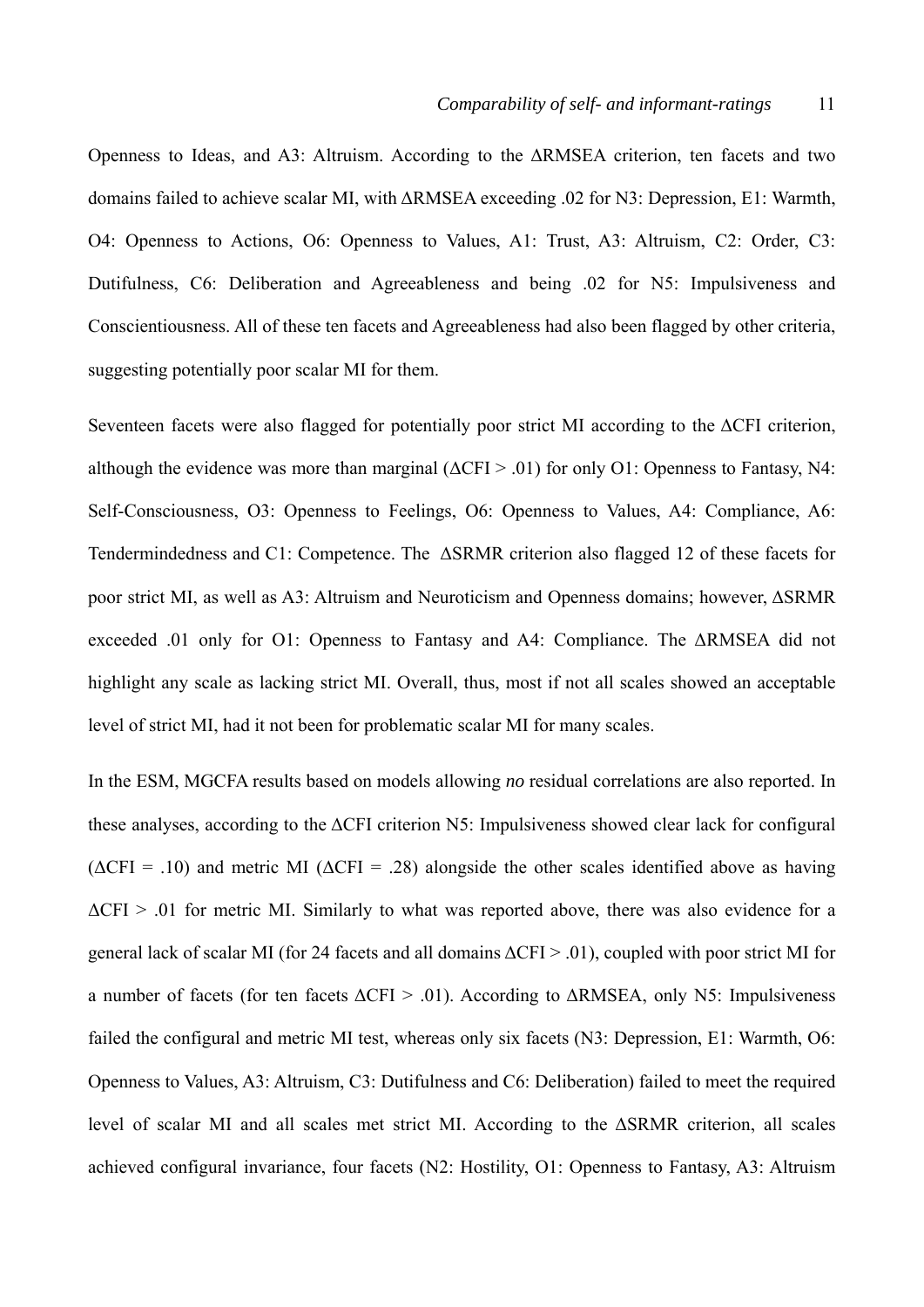and C3: Dutifulness) and Agreeableness and Conscientious domains failed to achieve metric MI, only nine facets and no domain met scalar MI (only for three of them, ΔSRMR > .02) and 13 facets and Neuroticism and Openness domain showed some evidence for poor strict MI (mostly minor). In conclusion, when residual correlations were not allowed and models tended to be grossly misspecified there was generally similar evidence for (occasionally poor) MI.

Finally, we tested for MI in (very poorly fitting and without residual correlations) domain-models specified based on 48 items rather than facet scores (see ESM for fit indices). According to the ΔCFI criterion, Neuroticism, Openness and Agreeableness marginally failed to achieve metric MI (ΔCFI), all five domains failed to achieve scalar MI (ΔCFI .02 to .05) and all domains but Neuroticism marginally failed to achieve strict MI ( $\Delta$ CFI = .01). According to other criteria, all domains achieved all levels of MI. It therefore seems possible that such grossly mis-specified models are less sensitive to violations of MI. Such models may become less sensitive to further fit deteriorations.

# **Discussion**

Do FFM domain and facet scales—as embodied in the NEO-PI-3, one of the most comprehensive and widely used personality questionnaires—measure the same constructs in self-reports and informant-ratings? There are theoretical reasons to consider the possibility that they may not, because the self and external raters may have access to different information about the target or they may bias their ratings in different ways (e.g., Vazire, 2010; McAbee & Connelly, 2016). However, the presented evidence suggests that self- and informant-ratings generally measure the same constructs—at least, to the extent that it matters in most applications. In most cases, researchers are interested in comparing the relative standings of individuals based on self-reports and informant ratings, be this by directly correlating the scores based on the two rating types (McCrae et al., 2004) or by comparing some findings based on them (e.g., Čukić et al., 2016; Mõttus et al., 2018). For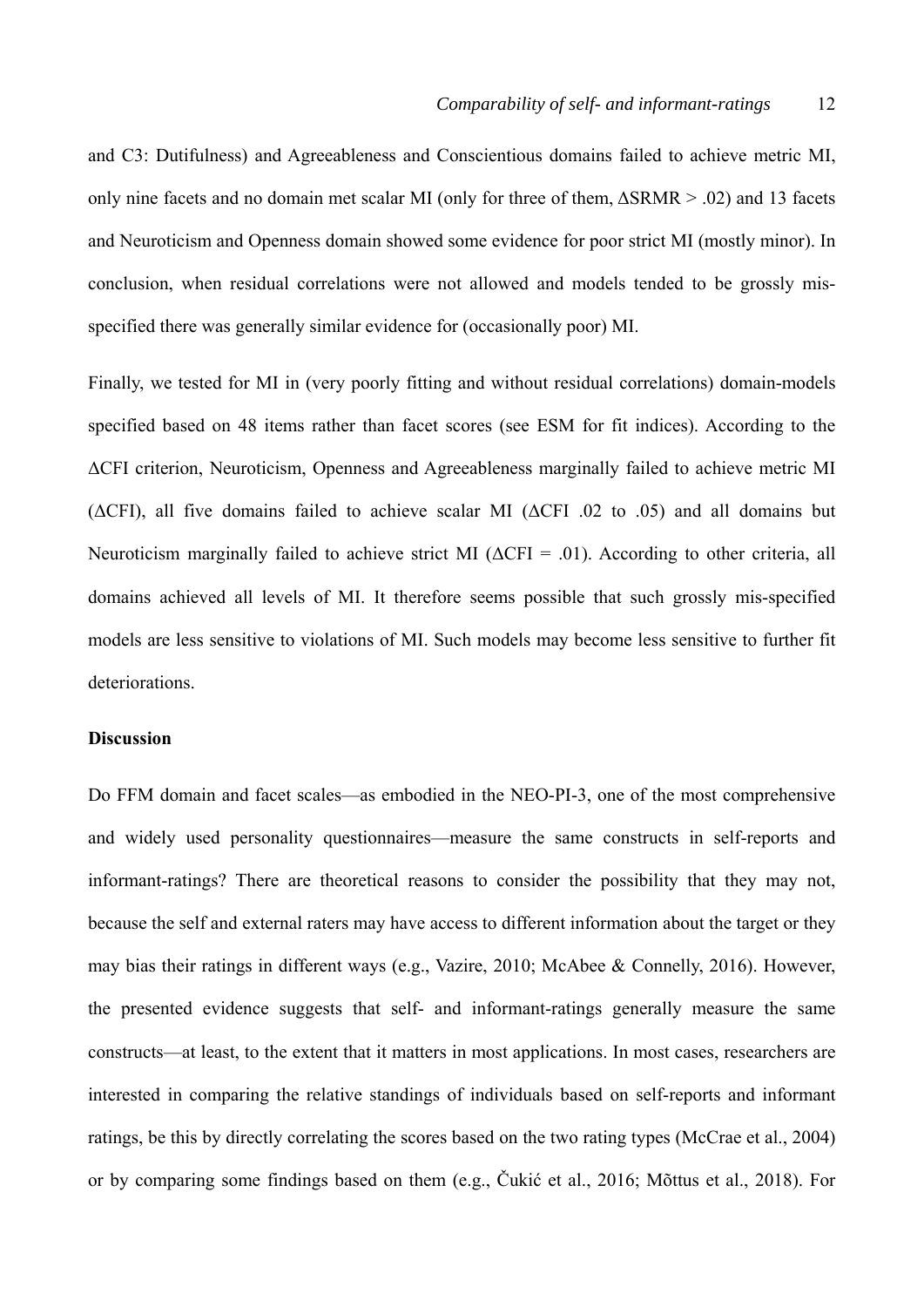such attempts, similarity of factor loadings (metric MI) suffices, and we found this to apply to most scales. Even for the scales that did not meet the metric MI threshold, the discrepancies in loadings appeared minor, being consistently pointed out by different criteria only for the Agreeableness domain scale.

However, as has been noted in other instances (e.g., Mõttus et al., 2015), mean score comparisons of FFM traits and/or their facets may be complicated due to poor scalar MI. When this level of MI is not met, observed mean differences are at least partly not driven by the ostensible latent trait that the scale constituents ought to define, but by the constituents themselves. For example, Allik and colleagues (2010) showed that informants generally ascribed people the same level of Agreeableness as the target themselves did, but a closer look at the findings suggested that this trend was opposite for different facets of the Agreeableness domain. Therefore, an unqualified difference between the two rating types in mean Agreeableness domain scores could have been misleading. Moreover, given our evidence that several facets themselves (especially O6: Openness to Values) lack scalar MI themselves, the patterns reported by Allik and colleagues (2010) could have been even more nuanced than the authors considered at the time—driven by some specific items of the facets. Lack of scalar invariance may also complicate research based on differences between self- and informant-reported personality scores (e.g., McCrae, Mõttus, Hřebíčková, Realo, & Allik, in press).

What is common to the scales that showed evidence for potentially poor MI: Depression, Impulsiveness, Warmth, Openness to Actions and Values, Trust, Altruism, Order, Dutifulness, Deliberation and Agreeableness? Vazire (2010) suggests that self-informant discrepancy in ratings may be moderated by traits' evaluativeness, so one could expect that these scales have more evaluative content than others (see also Mõttus et al., 2014). Indeed, Agreeableness is among the most evaluative domains (alongside Conscientiousness) and Warmth, Altriusm and Dutifulness are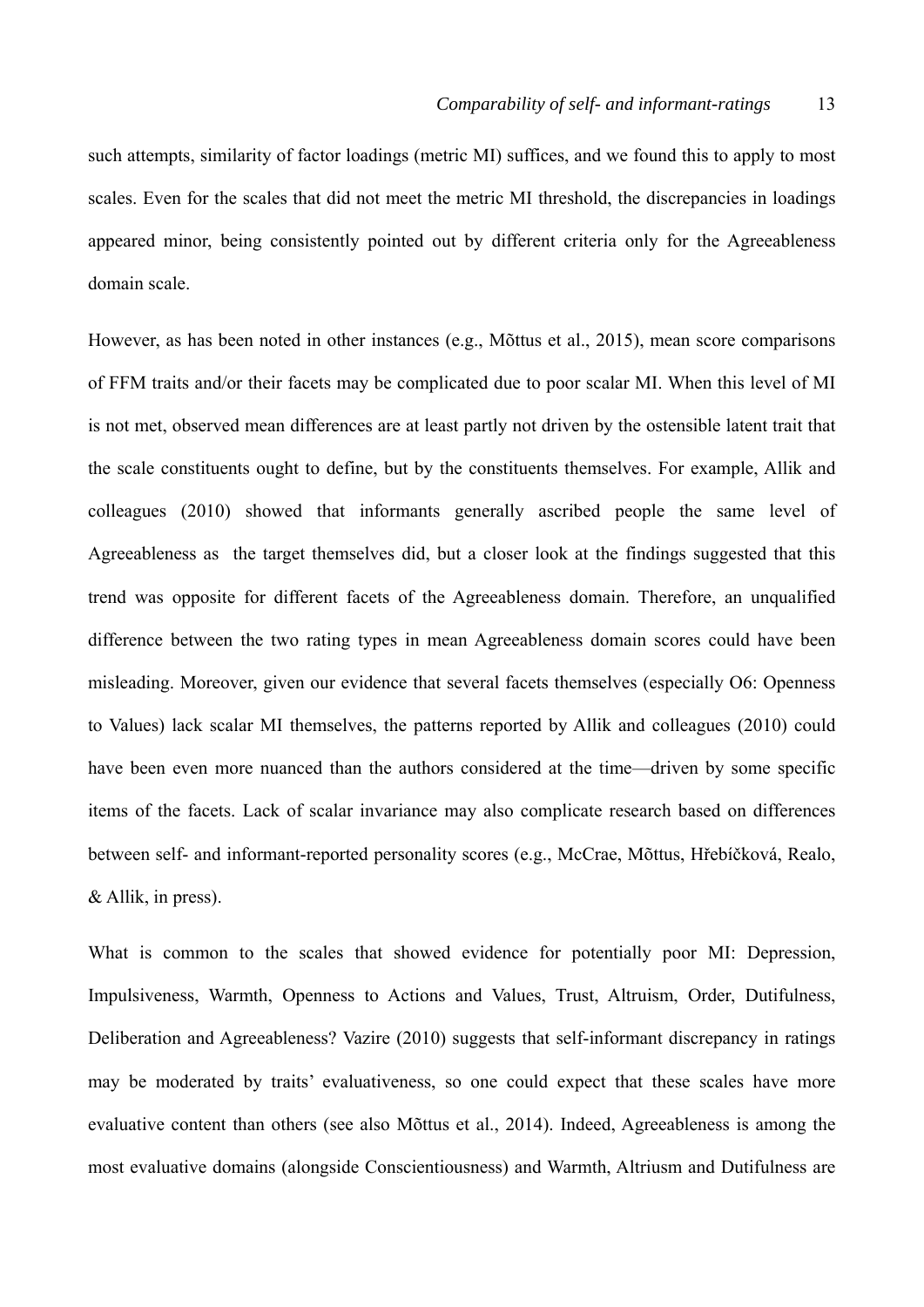highly evaluative facets (Allik et al., 2010), suggesting that their comparatively poor MI may result from different motivational biases in self- and informant-ratings. The other scales do not stand out as being among the most evaluative (Allik et al., 2010), but they may contain items that vary greatly in evaluativeness. Items of these scales may also vary in their level of observability, which might moderate cross-rater consistency (e.g., Mõttus et al., 2014). General rating biases such as acquiescence and extreme responding are less plausible explanations for why some scales show poorer MI than others.

In conclusion, there appeared an acceptable level of invariance in how the FFM domains and facets were measured in self-reports and informant-ratings, given how data from these different sources are typically used. Informant-ratings provide a valuable complementary, and sometimes alternative, source of information and lack of MI with self-ratings is not something that should prevent personality researchers from relying on this information. s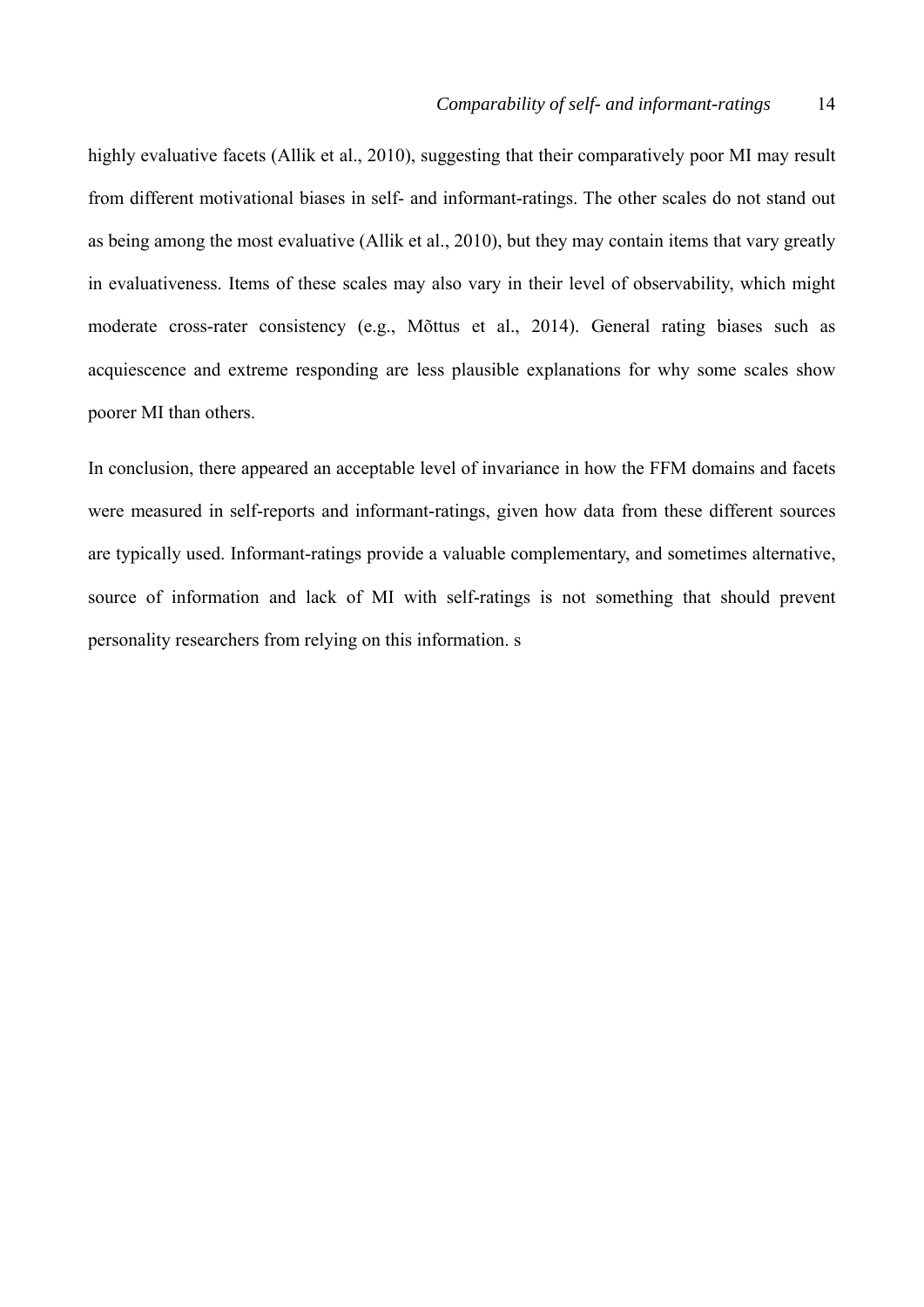# **References**

- Allik, J., Realo, A., Mõttus, R., Borkenau, P., Kuppens, P., & Hrebícková, M. (2010). How People See Others Is Different From How People See Themselves: A Replicable Pattern Across Cultures. *Journal of Personality and Social Psychology*, *99*, 870–882.
- Chen, F. F. (2007). Sensitivity of Goodness of Fit Indexes to Lack of Measurement Invariance. *Structural Equation Modeling*, *14*, 464–504.
- Cheung, G. W., & Rensvold, R. B. (2002). Evaluating Goodness-of-Fit Indexes for Testing Measurement Invariance. *Structural Equation Modeling: A Multidisciplinary Journal*, *9*, 233–255.
- Čukić, I., Mõttus, R., Realo, A., & Allik, J. (2016). Elucidating the links between personality traits and diabetes mellitus: Examining the role of facets, assessment methods, and selected mediators. *Personality and Individual Differences*, *94*, 377–382.
- Funder, D. C. (1995). On the accuracy of personality judgment: A realistic approach. *Psychological Review*, *102*, 652–670.
- Hopwood, C. J., & Donnellan, M. B. (2010). How Should the Internal Structure of Personality Inventories Be Evaluated? *Personality and Social Psychology Review*, *14*, 332–346.
- Hu, L., & Bentler, P. M. (1999). Cutoff criteria for fit indexes in covariance structure analysis: Conventional criteria versus new alternatives. *Structural Equation Modeling: A Multidisciplinary Journal*, *6*, 1–55.
- Kolar, D. W., Funder, D. C., & Colvin, C. R. (1996). Comparing the accuracy of personality judgments by the self and knowledgeable others. *Journal of Personality*, *64*, 311–337.
- Leitsalu, L., Haller, T., Esko, T., Tammesoo, M.-L., Alavere, H., Snieder, H., … Metspalu, A. (2014). Cohort Profile: Estonian Biobank of the Estonian Genome Center, University of Tartu. *International Journal of Epidemiology*, *44*, 1137–1147.
- McAbee, S. T., & Connelly, B. S. (2016). A multi-rater framework for studying personality: The trait-reputation-identity model. *Psychological Review*, *123*, 569–591.
- McCrae, R. R. (2015). A More Nuanced View of Reliability: Specificity in the Trait Hierarchy. *Personality and Social Psychology Review*, *19*, 97–112.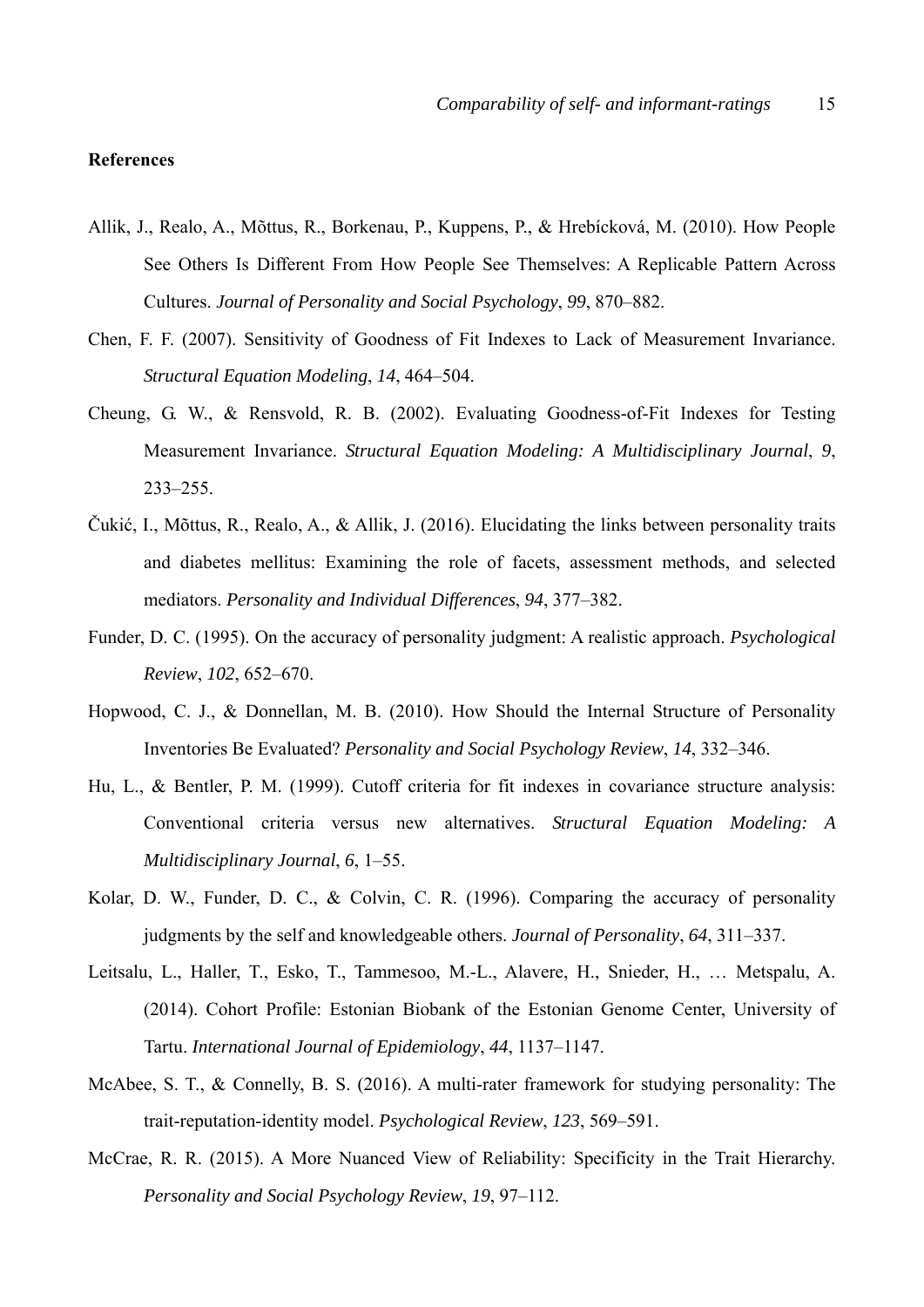- McCrae, R. R., & Costa, P. T. (2010). *NEO Inventories professional manual*. Odessa, FL: Psychological Assessment Resources.
- McCrae, R. R., Costa, P. T., Martin, T. A., Oryol, V. E., Rukavishnikov, A. A., Senin, I. G., … Urbánek, T. (2004). Consensual validation of personality traits across cultures. *Journal of Research in Personality*, *38*, 179–201.
- McCrae, R. R., & John, O. P. (1992). An introduction to the five-factor model and its applications. *Journal of Personality*, *60*, 175–215.
- McCrae, R. R., Mõttus, R., Hřebíčková, Realo, A., & Allik, J. (in press). Source Method Biases as Implicit Personality Theory at the Domain and Facet Levels. *Journal of Personality.*
- McCrae, R. R., & Terracciano, A. (2005). Universal Features of Personality Traits From the Observer's Perspective: Data From 50 Cultures. *Journal of Personality and Social Psychology*, *88*, 547–561.
- Meredith, W. (1993). Measurement invariance, factor analysis and factorial invariance. *Psychometrika*, *58*, 525–543.
- Mõttus, R., Briley, D. A., Zheng, A., Mann, F., Engelhardt, L., Tackett, J., … Tucker-Drob, E. M. (2018). Kids becoming less alike: A behavioral genetic analysis of developmental increases in personality variance from childhood to adolescence. *Journal of Personality and Social Psychology*.
- Mõttus, R., McCrae, R. R., Allik, J., & Realo, A. (2014). Cross-rater agreement on common and specific variance of personality scales and items. *Journal of Research in Personality*, *52*, 47–54.
- Mõttus, R., Realo, A., Allik, J., Esko, T., Metspalu, A., & Johnson, W. (2015). Within-trait heterogeneity in age group differences in personality domains and facets: Implications for the development and coherence of personality traits. *PLoS ONE*, *10*, e0119667.
- Norman, W. X (1963). Toward an adequate taxonomy of personality attributes: Replicated factor structure in peer nomination personality ratings. Journal of Abnormal and Social Psychology, 66, 574-583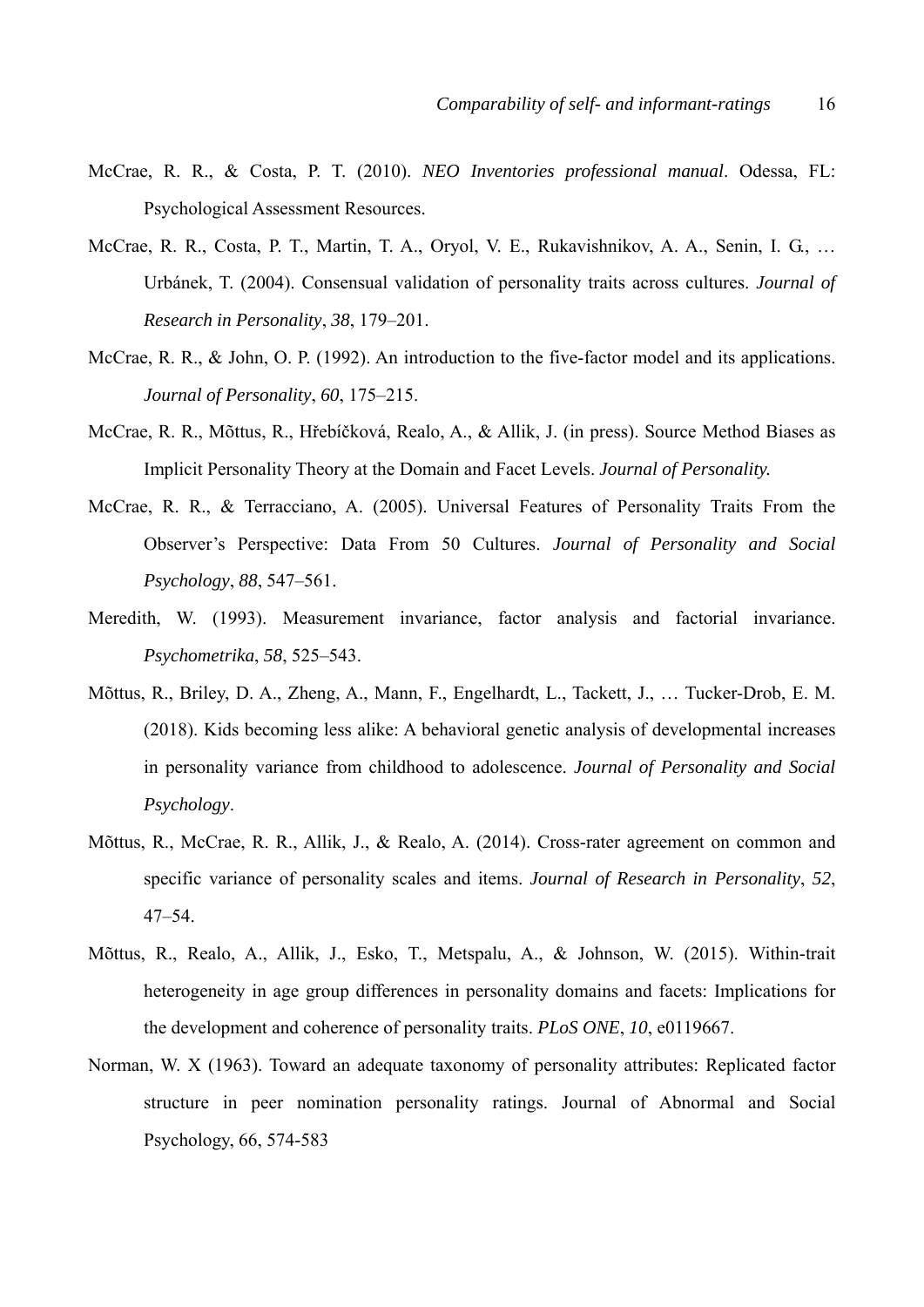- Olino, T. M., & Klein, D. N. (2015). Psychometric comparison of self- and informant-reports of personality. *Assessment*, *22*, 655–664.
- R Development Core Team. (2017). *R: A Language and Environment for Statistical Computing*. Vienna, Austria: R Foundation for Statistical Computing.
- Realo, A., Teras, A., Kööts-Ausmees, L., Esko, T., Metspalu, A., & Allik, J. (2015). The relationship between the Five-Factor Model personality traits and peptic ulcer disease in a large population-based adult sample. *Scandinavian Journal of Psychology*, *56*, 693–699.
- Rosseel, I. (2012). lavaan: An R Package for Structural Equation Modeling. *Journal of Statistical Software*, *48*, 1–36.
- Tupes, E. C, & Christal, R. E. (1961). *Recurrent personality factors based on trait ratings* (USAF ASD Tech. Rep. No. 61-97). Lackland Air Force Base, TX: U.S. Air Force
- Vazire, S. (2006). Informant reports: A cheap, fast, and easy method for personality assessment. *Journal of Research in Personality*, *40*, 472–481.
- Vazire, S. (2010). Who knows what about a person? The self-other knowledge asymmetry (SOKA) model. *Journal of Personality and Social Psychology*, *98*, 281–300.